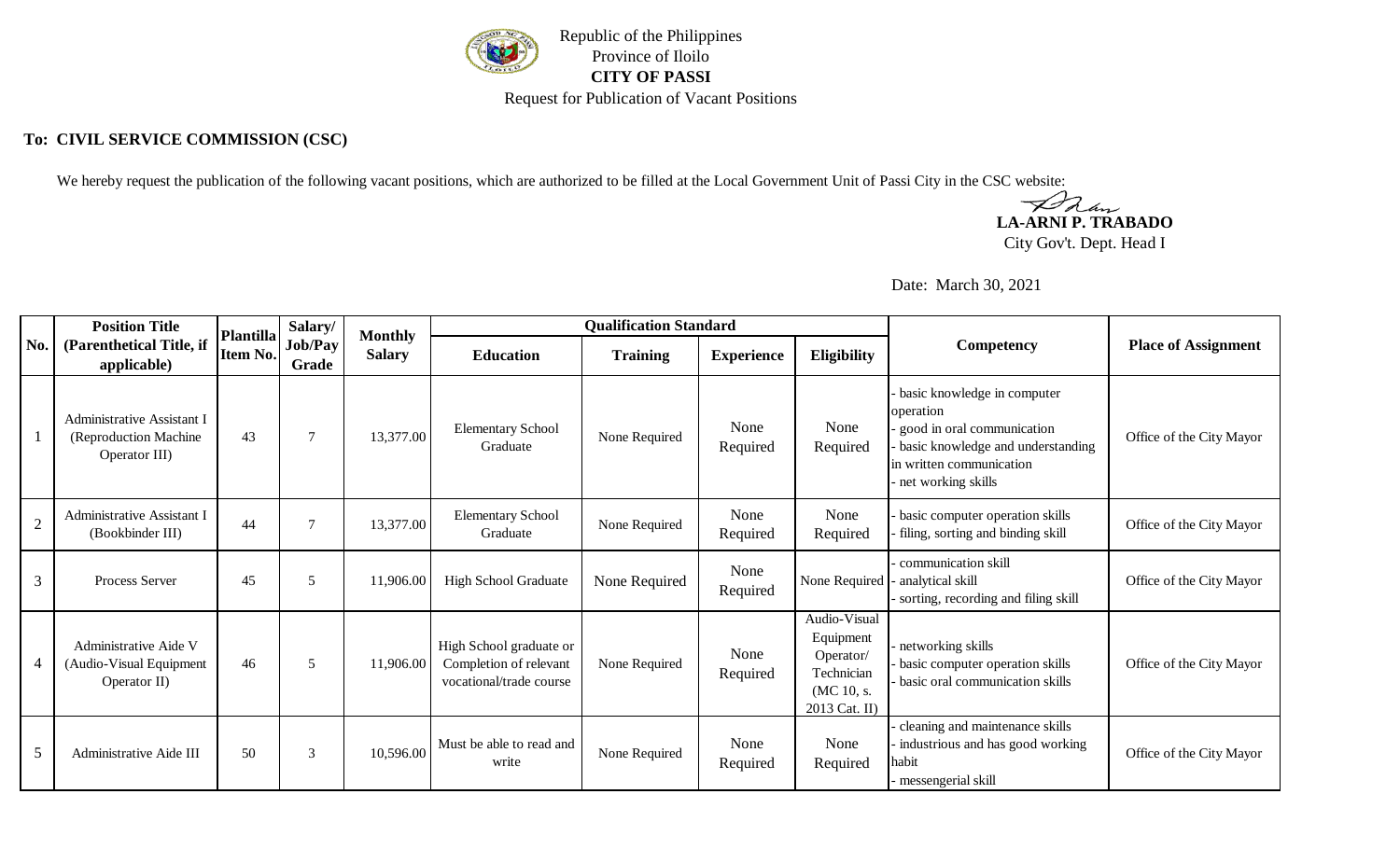| 6  | Administrative Aide III                                          | 51 | 3              | 10,596.00 | Must be able to read and<br>write                                                                                    | None Required                    | None<br>Required                     | None<br>Required                  | cleaning and maintenance skills<br>industrious and has good working<br>habit<br>messengerial skill                                                                                                                                                                                           | Office of the City Mayor |
|----|------------------------------------------------------------------|----|----------------|-----------|----------------------------------------------------------------------------------------------------------------------|----------------------------------|--------------------------------------|-----------------------------------|----------------------------------------------------------------------------------------------------------------------------------------------------------------------------------------------------------------------------------------------------------------------------------------------|--------------------------|
|    | Supervising Administrative<br>Officer                            | 61 | 22             | 55,521.00 | <b>Bachelor's Degree</b><br>relevant to the job                                                                      | 16 hours of relevant<br>training | 3 years of<br>relevant<br>experience | CS Prof.                          | language proficiency necessary for<br>preparations of office communication<br>computer knowledge and skills for<br>data-base recording and reporting<br>records management skills<br>leadership skills<br>with good interpersonal relations and<br>work attitudes<br>can work under pressure | Office of the City Mayor |
|    | Senior Administrative<br>Assistant I (Data Controller<br>IV)     | 63 | 13             | 21,447.00 | Completion of two years<br>studies in college or high<br>school graduate with<br>relevant vocational/trade<br>course | 16 hours of relevant<br>training | 3 years of<br>relevant<br>experience | CS Sub-Prof.<br>/ Data<br>Encoder | computer operator skill<br>communication skill<br>analytical skill<br>technical skill<br>networking skill<br>filing, recording and encoding skill                                                                                                                                            | Office of the City Mayor |
| 9  | Administrative Aide IV<br>(Bookbinder II)                        | 68 | $\overline{4}$ | 11,232.00 | <b>Elementary School</b><br>Graduate                                                                                 | None Required                    | None<br>Required                     | None<br>Required                  | basic computer operation skills<br>filing, sorting and binding skill                                                                                                                                                                                                                         | Office of the City Mayor |
| 10 | Administrative Aide IV<br>(Reproduction Machine<br>Operator II)) | 70 | $\overline{4}$ | 11,232.00 | <b>Elementary School</b><br>Graduate                                                                                 | None Required                    | None<br>Required                     | None<br>Required                  | machine operation skill<br>technical skill<br>mathematical skill<br>filing, recording and sorting skills                                                                                                                                                                                     | Office of the City Mayor |
| 11 | Administrative Aide III                                          | 73 | 3              | 10,596.00 | Must be able to read and<br>write                                                                                    | None Required                    | None<br>Required                     | None<br>Required                  | cleaning and maintenance skills<br>industrious and has good working<br>habit<br>messengerial skill                                                                                                                                                                                           | Office of the City Mayor |
| 12 | Administrative Aide III                                          | 74 | 3              | 10,596.00 | Must be able to read and<br>write                                                                                    | None Required                    | None<br>Required                     | None<br>Required                  | cleaning and maintenance skills<br>industrious and has good working<br>habit<br>messengerial skill                                                                                                                                                                                           | Office of the City Mayor |
| 13 | Administrative Aide VI<br>(Utility Foreman)                      | 88 | 6              | 12,620.00 | <b>Elementary School</b><br>Graduate                                                                                 | None Required                    | None<br>Required                     | None<br>Required                  | ability to follow oral and written<br>instructions<br>ability to communicate effectively<br>and carry out oral and written<br>instructions<br>ability to establish and maintain<br>effective working relationships with<br>others                                                            | Office of the City Mayor |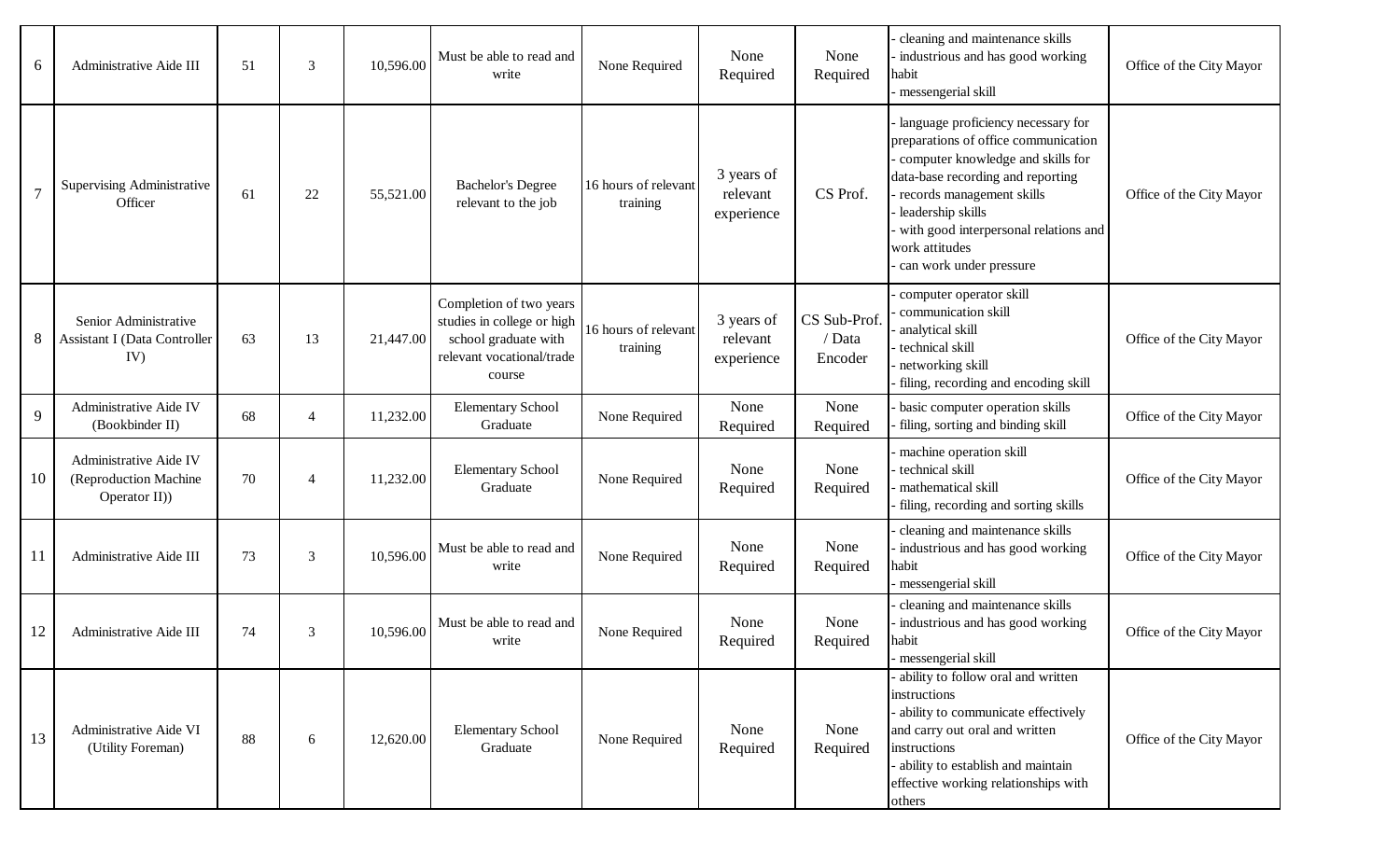| 14 | <b>Administrative Assistant I</b><br>(Reproduction Machine<br>Operator III) | 180 | $\tau$         | 13,377.00 | <b>Elementary School</b><br>Graduate                                                                                | None Required                    | None<br>Required                     | None<br>Required                                 | basic knowledge in computer<br>operation<br>good in oral communication<br>basic knowledge and understanding<br>in written communication<br>net working skills                                                                                                                                                                                                | Office of the City Mayor,<br><b>Population Section</b>                   |
|----|-----------------------------------------------------------------------------|-----|----------------|-----------|---------------------------------------------------------------------------------------------------------------------|----------------------------------|--------------------------------------|--------------------------------------------------|--------------------------------------------------------------------------------------------------------------------------------------------------------------------------------------------------------------------------------------------------------------------------------------------------------------------------------------------------------------|--------------------------------------------------------------------------|
| 15 | Administrative Aide II                                                      | 223 | $\overline{2}$ | 9,997.00  | Must be able to read and<br>write                                                                                   | None Required                    | None<br>Required                     | None<br>Required                                 | cleaning and maintenance skills<br>industrious and has good working<br>habit<br>messengerial skill                                                                                                                                                                                                                                                           | Office of the City Mayor,<br><b>Public Employment Service</b><br>Section |
| 16 | Heavy Equipment Operator<br>Н                                               | 106 | 6              | 12,620.00 | High School Graduate or<br>Completion of relevant<br>vocational/trade course                                        | None Required                    | None Required                        | Heavy<br>Equipment<br>Operator (MC<br>10 S. 2013 | good in maintenance and operation<br>good mechanic skill                                                                                                                                                                                                                                                                                                     | Office of the City Mayor,<br>Motorpool Section                           |
| 17 | Development Management<br>Officer III                                       | 2   | 18             | 34,541.00 | Bachelor's degree relevant   8 hours of relevant<br>to the job                                                      | training                         | 2 years of<br>relevant<br>experience | CS Prof.                                         | technical knowledge and skills in<br>monitoring and evaluation, research<br>and program implementation<br>english language proficiency<br>necessary for workshop and training<br>facilitation<br>leadership and supervisory skills<br>has special trainings and/or academic<br>studies in urban planning, investment,<br>economics and public administration | Office of the City Planning<br>and Development<br>Coordinator            |
| 18 | Senior Administrative<br><b>Assistant V</b>                                 | 26  | 18             | 34,541.00 | Completion of two-year<br>studies in college or high<br>school graduate with<br>relevant vocational/trade<br>course | 24 hours of relevant<br>training | 4 years of<br>relevant<br>experience | CS Sub-Prof.                                     | good interpersonal relationship and<br>work attitude<br>good moral and work ethics<br>good in oral and written<br>communications<br>computer literate                                                                                                                                                                                                        | Office of the City Planning<br>and Development<br>Coordinator            |
| 19 | Administrative Aide III                                                     | 35  | 3              | 10,596.00 | Must be able to read and<br>write                                                                                   | None Required                    | None<br>Required                     | None<br>Required                                 | - cleaning and maintenance skills<br>industrious and has good working<br>habit<br>messengerial skill                                                                                                                                                                                                                                                         | Office of the City Planning<br>and Development<br>Coordinator            |
| 20 | Administrative Aide III                                                     | 36  | 3              | 10,596.00 | Must be able to read and<br>write                                                                                   | None Required                    | None<br>Required                     | None<br>Required                                 | cleaning and maintenance skills<br>industrious and has good working<br>habit<br>messengerial skill                                                                                                                                                                                                                                                           | Office of the City Planning<br>and Development<br>Coordinator            |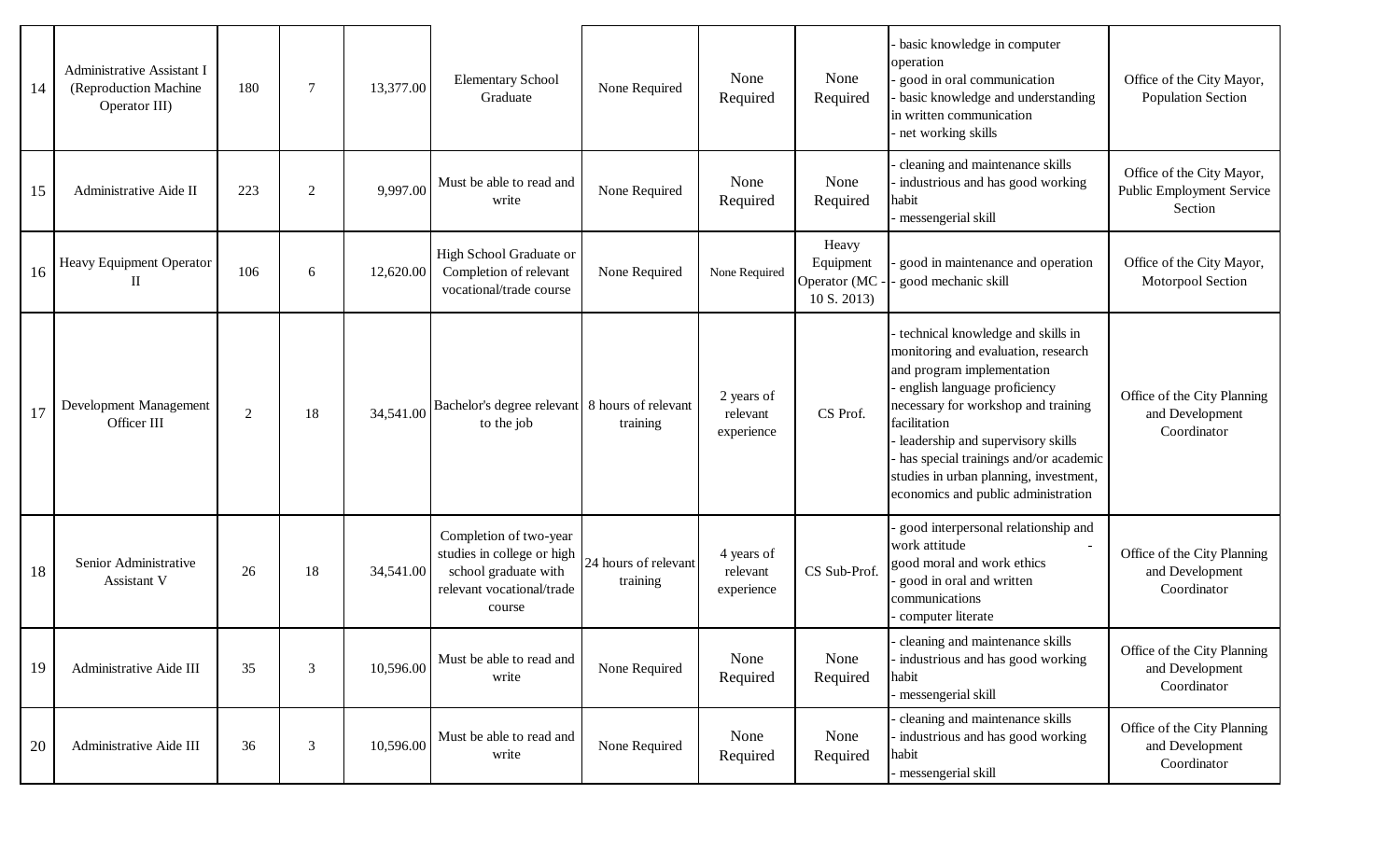| 21 | Engineer IV                                                          | 53             | 22             | 55,521.00 | Bachelor's degree in<br>Engineering relevant to<br>the job                                                           | 16 hours of relevant<br>training | 3 years of<br>relevant<br>experience | <b>RA 1080</b>                    | proficient, leadership skill, credible,<br>competent, analytical thinking skill,<br>mathematical skills, facilitation skills,<br>has self confidence and has initiative                                                                     | Office of the City Engineer                                     |
|----|----------------------------------------------------------------------|----------------|----------------|-----------|----------------------------------------------------------------------------------------------------------------------|----------------------------------|--------------------------------------|-----------------------------------|---------------------------------------------------------------------------------------------------------------------------------------------------------------------------------------------------------------------------------------------|-----------------------------------------------------------------|
| 22 | <b>Registration Officer II</b>                                       | 24             | 14             | 23,592.00 | Bachelor's degree                                                                                                    | 4 hours of relevant<br>training  | 1 year of<br>relevant<br>experience  | CS Prof.                          | knowledgeable with the<br>implementing rules and regulations<br>pertinent to civil registration laws<br>written communication skill<br>analytical skill<br>facilitation skill<br>basic mathematical skill<br>basic computer operation skill | Office of the City Civil<br>Registrar                           |
| 23 | Administrative Assistant I<br>(Reproduction Machine<br>Operator III) | 19             | $\overline{7}$ | 13,377.00 | <b>Elementary School</b><br>Graduate                                                                                 | None Required                    | None<br>Required                     | None<br>Required                  | basic knowledge in computer<br>operation<br>good in oral communication<br>basic knowledge and understanding<br>in written communication<br>net working skills                                                                               | City Legal Office                                               |
| 24 | Administrative Aide I                                                | 26             |                | 9,408.00  | Must be able to read and<br>write                                                                                    | None Required                    | None<br>Required                     | None<br>Required                  | cleaning and maintenance skills<br>industrious and has good working<br>habit<br>messengerial skill                                                                                                                                          | City Legal Office                                               |
| 25 | Administrative Assistant V<br>(Data Controller III)                  | $\overline{4}$ | 11             | 17,641.00 | Completion of two years<br>studies in college or high<br>school graduate with<br>relevant vocational/trade<br>course | 8 hours of relevant<br>training  | 2 years of<br>relevant<br>experience | CS Sub-Prof.<br>/ Data<br>Encoder | computer operator skill<br>communication skill<br>analytical skill<br>technical skill<br>mathematical skill<br>filing, recording and encoding skill                                                                                         | Office of the City General<br>Services                          |
| 26 | Administrative Assistant I<br>(Reproduction Machine<br>Operator III) | 11             | 7              | 13,377.00 | <b>Elementary School</b><br>Graduate                                                                                 | None Required                    | None<br>Required                     | None<br>Required                  | basic knowledge in computer<br>operation<br>good in oral communication<br>basic knowledge and understanding<br>in written communication<br>net working skills                                                                               | Office of the City Disaster<br>Risk Reduction and<br>Management |
| 27 | Administrative Aide III                                              | 27             | $\mathfrak{Z}$ | 10,596.00 | Must be able to read and<br>write                                                                                    | None Required                    | None<br>Required                     | None<br>Required                  | cleaning and maintenance skills<br>industrious and has good working<br>habit<br>messengerial skill                                                                                                                                          | Office of the City Information                                  |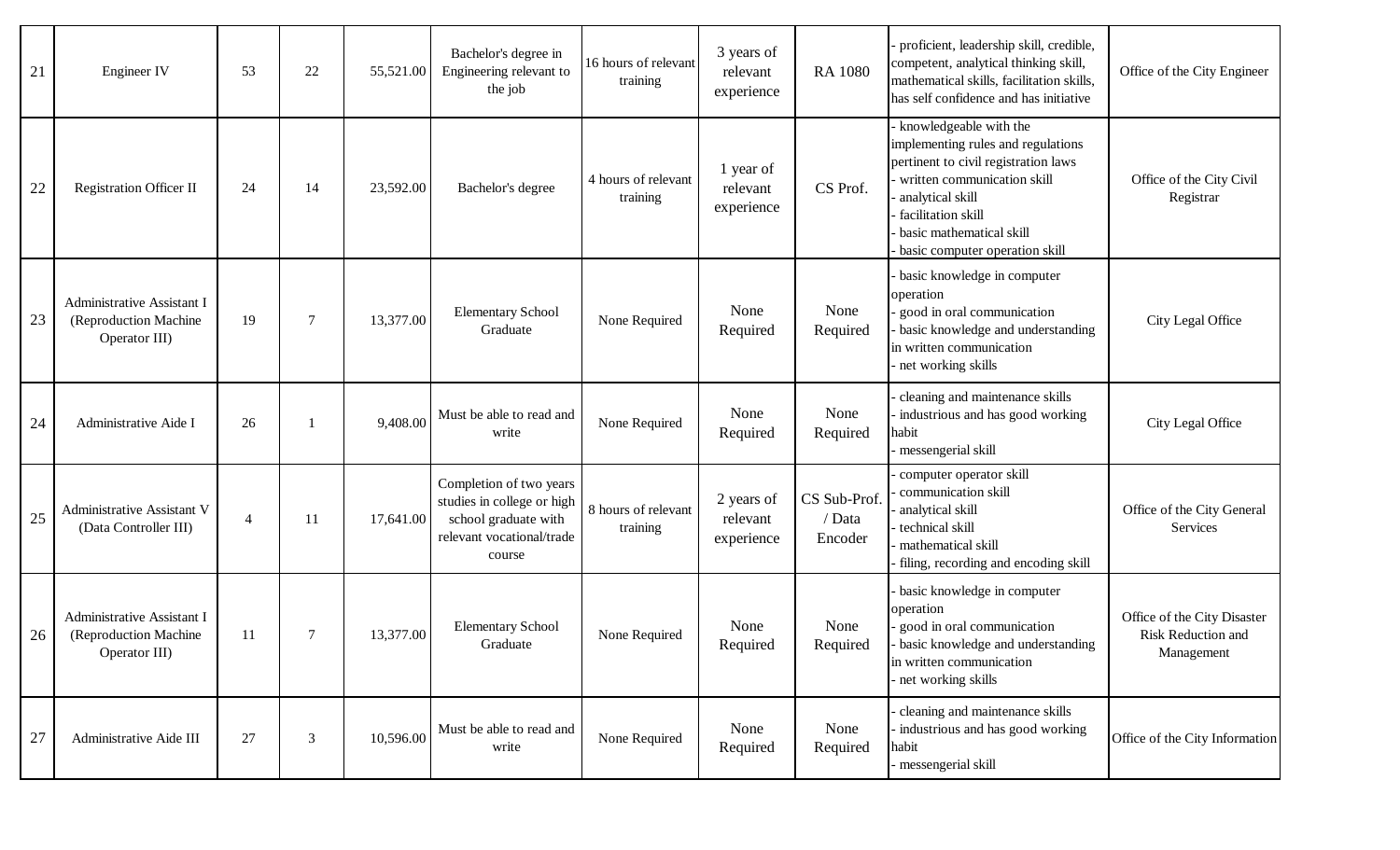| 28 | Administrative Assistant II<br>(Data Controller II) | 23 | 8              | 14,244.00 | Completion of two years<br>studies in college or high<br>school graduate with<br>relevant vocational/trade<br>course | 4 hours of relevant<br>training | 1 year of<br>relevant<br>experience | CS Sub-Prof.<br>/ Data<br>Encoder | computer operator skill<br>communication skill<br>analytical skill<br>technical skill<br>mathematical skill<br>filing, recording and encoding skill                                                                                            | Office of the City Information                                    |
|----|-----------------------------------------------------|----|----------------|-----------|----------------------------------------------------------------------------------------------------------------------|---------------------------------|-------------------------------------|-----------------------------------|------------------------------------------------------------------------------------------------------------------------------------------------------------------------------------------------------------------------------------------------|-------------------------------------------------------------------|
| 29 | Veterinarian I                                      | 9  | 13             | 21,447.00 | Doctor of Veterinary<br>Medicine                                                                                     | None Required                   | None<br>Required                    | <b>RA 1080</b>                    | planning and coordination skills<br>analytial skills<br>presentation skills<br>computer literate<br>organizing skills<br>good communication skills (oral and<br>written)<br>empathy<br>workshop/training facilitation skills<br>has initiative | City Agriculture Office                                           |
| 30 | Farm Supervisor                                     | 18 | 8              | 14,244.00 | <b>High School Graduate</b>                                                                                          | 4 hours of relevant<br>training | 1 year of<br>relevant<br>experience | None<br>Required                  | analytical skill<br>planning and coordination skill<br>mathematical skill<br>landscaping skill<br>has initiative                                                                                                                               | Office of the City<br><b>Environment and Natural</b><br>Resources |
| 31 | Administrative Aide III                             | 8  | 3              | 10,596.00 | Must be able to read and<br>write                                                                                    | None Required                   | None<br>Required                    | None<br>Required                  | cleaning and maintenance skills<br>industrious and has good working<br>habit<br>messengerial skill                                                                                                                                             | Office of the City Business<br>Permits and Licenses               |
| 32 | License Inspector I                                 | 22 | 6              | 12,620.00 | Completion of two years<br>studies in college                                                                        | None Required                   | None<br>Required                    | CS Sub-Prof.                      | integrity, accountability, initiative,<br>stress tolerance, work standards and<br>ethics and decision making skills<br>good in oral and written<br>communication<br>computer literate                                                          | Office of the City Business<br>Permits and Licenses               |
| 33 | Administrative Aide IV<br>(Driver II)               | 42 | $\overline{4}$ | 11,232.00 | <b>Elementary School</b><br>Graduate                                                                                 | None Required                   | None<br>Required                    | Driver's<br>License               | good in maintenance and operation<br>of vehicles<br>possesses good mechanical skill<br>possesses willingness to work<br>beyond the regular schedule                                                                                            | Office of the City Waste<br>Management                            |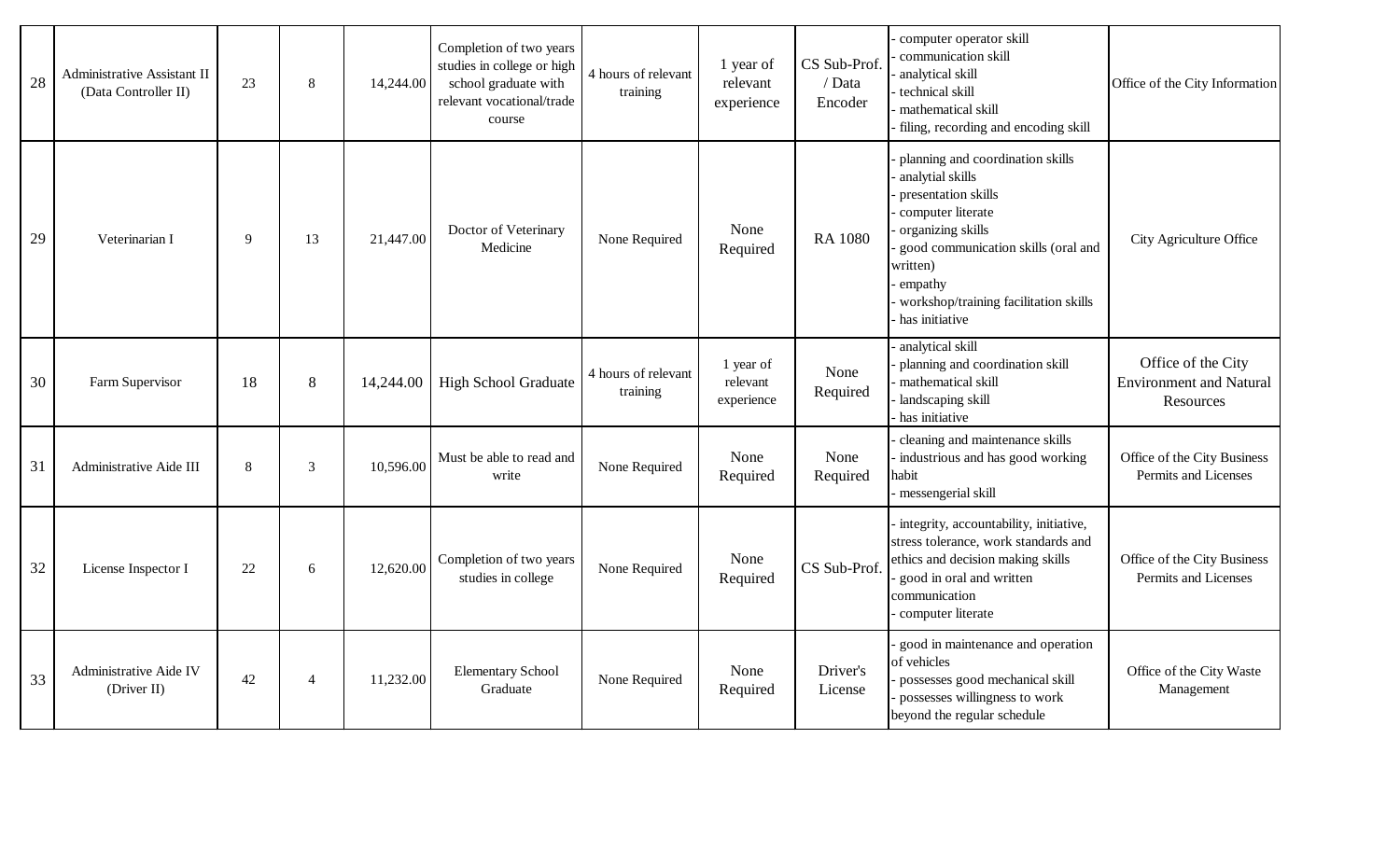| 34 | Senior Administrative<br>Assistant IV                                 | 3              | 16     | 28,546.00 | Completion of two-year<br>studies in college or high<br>school graduate with<br>relevant vocational/trade<br>course | 24 hours of relevant<br>training | 4 years of<br>relevant<br>experience | CS Sub-Prof.     | adept in technology<br>verbal and written communication<br>organization<br>time management<br>strategic planning<br>resourcefulness<br>detail-oriented<br>anticipated needs                                                                                                  | Office of the City Economic<br><b>Enterprise and Management</b> |
|----|-----------------------------------------------------------------------|----------------|--------|-----------|---------------------------------------------------------------------------------------------------------------------|----------------------------------|--------------------------------------|------------------|------------------------------------------------------------------------------------------------------------------------------------------------------------------------------------------------------------------------------------------------------------------------------|-----------------------------------------------------------------|
| 35 | Development Management<br>Officer II                                  | $\overline{4}$ | 15     | 25,951.00 | <b>Bachelor's Degree</b><br>relevant to the job                                                                     | 4 hours of relevant<br>training  | l year relevant<br>experience        | CS Prof.         | technical knowledge and skills in<br>monitoring and evaluation, research<br>and program implementation<br>has special trainings and/or academic<br>studies in urban planning, investment,<br>economic and public administration<br>good in oral and written<br>communication | Office of the City Economic<br><b>Enterprise and Management</b> |
| 36 | Administrative Assistant I<br>(Reproduction Machine)<br>Operator III) | $\tau$         | $\tau$ | 13,377.00 | <b>Elementary School</b><br>Graduate                                                                                | None Required                    | None<br>Required                     | None<br>Required | basic knowledge in computer<br>operation<br>good in oral communication<br>basic knowledge and understanding<br>in written communication<br>net working skills                                                                                                                | Office of the City Economic<br><b>Enterprise and Management</b> |
| 37 | Senior Administrative<br><b>Assistant IV</b>                          | 24             | 16     | 28,546.00 | Completion of two-year<br>studies in college or high<br>school graduate with<br>relevant vocational/trade<br>course | 24 hours of relevant<br>training | 4 years of<br>relevant<br>experience | CS Sub-Prof.     | adept in technology<br>verbal and written communication<br>organization<br>time management<br>strategic planning<br>resourcefulness<br>detail-oriented<br>anticipated needs                                                                                                  | Office of the City Economic<br><b>Enterprise and Management</b> |
| 38 | Market Specialist II                                                  | 25             | 15     | 25,951.00 | <b>Bachelor's Degree</b>                                                                                            | 4 hours of relevant<br>training  | l year relevant<br>experience        | CS Prof.         | excellent analytical, communication<br>and presentation skills<br>ability to work well in fast-paced,<br>collaborative environment                                                                                                                                           | Office of the City Economic<br><b>Enterprise and Management</b> |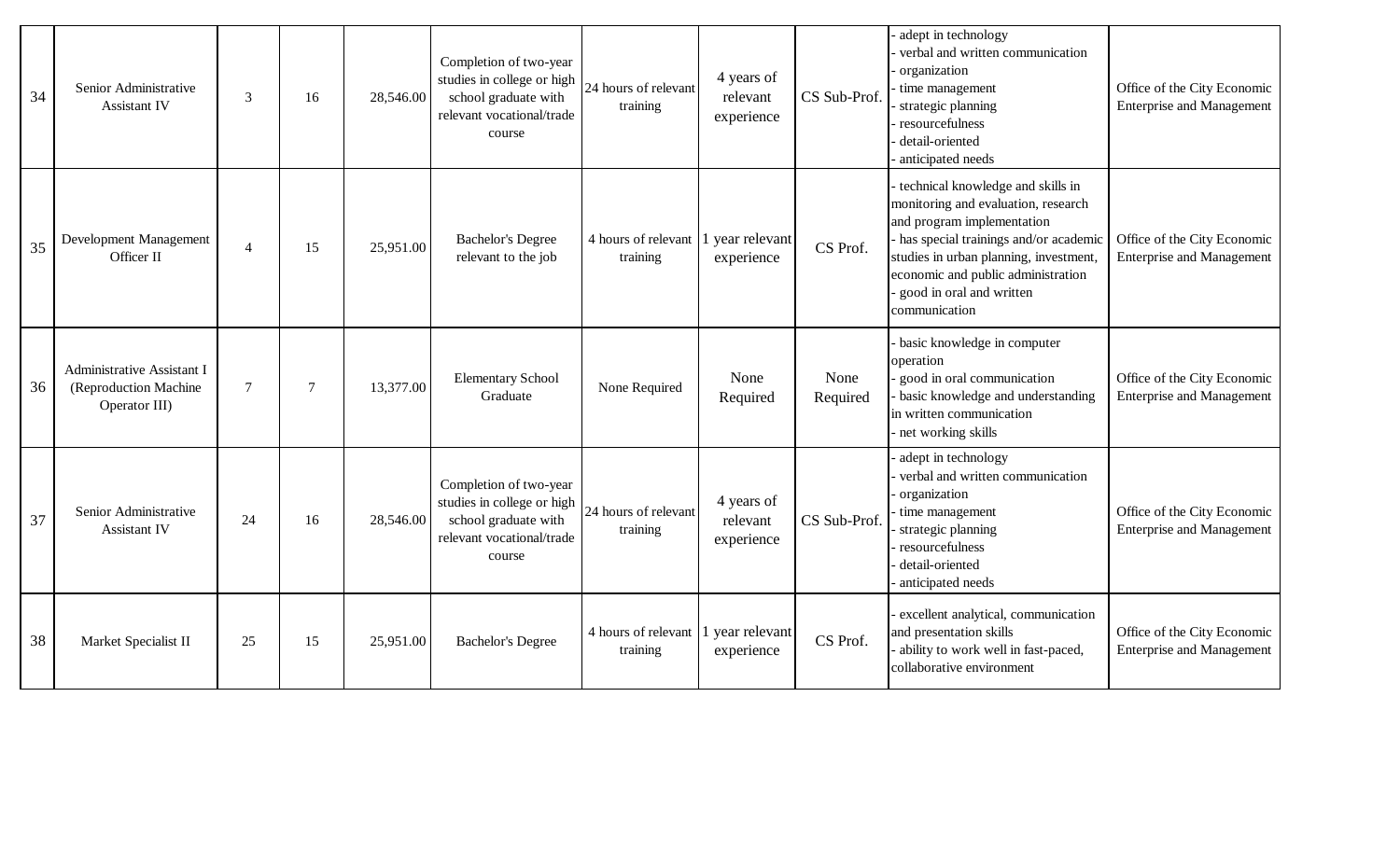| 39 | Market Supervisor I                               | 40 | 10 | 16,348.00 | <b>Bachelor's Degree</b>                                                                                                   | None Required                              | None<br>Required                                                                                                                      | CS Prof.                        | effective communication<br>leadership<br>empathy and compassion<br>conflict resolution<br>ability to delegate<br>critical thinking/problem solving<br>interpersonal skills<br>systematic planning and monitoring<br>time and priority management<br>confidence<br>diversity and general differences in<br>the workplace | Office of the City Economic<br><b>Enterprise and Management</b> |
|----|---------------------------------------------------|----|----|-----------|----------------------------------------------------------------------------------------------------------------------------|--------------------------------------------|---------------------------------------------------------------------------------------------------------------------------------------|---------------------------------|-------------------------------------------------------------------------------------------------------------------------------------------------------------------------------------------------------------------------------------------------------------------------------------------------------------------------|-----------------------------------------------------------------|
| 40 | Social Welfare Officer I                          | 5  | 11 | 17,641.00 | Bachelor's degree in<br>Social Work                                                                                        | None Required                              | None<br>Required                                                                                                                      | <b>RA 1080</b>                  | good interpersonal relationship and<br>work attitude<br>good moral and work ethics<br>good in oral and written<br>(Social Work) communication<br>computer literate<br>documentation skills<br>interviewing skills                                                                                                       | Office of the City Social<br>Welfare and Development            |
| 41 | Social Welfare Officer IV                         | 2  | 22 | 55,521.00 | Bachelor's degree in<br>Social Work                                                                                        | 16 hours of relevant<br>training           | 3 years of<br>relevant<br>experience                                                                                                  | <b>RA 1080</b><br>(Social Work) | excellent leadership, supervision,<br>management and decision making<br>skills<br>good moral and work ethics<br>good in oral and written<br>communication<br>computer literate<br>keen attention to details<br>able to work harmoniously,<br>competently and effectively even<br>under pressure                         | Office of the City Social<br>Welfare and Development            |
| 42 | <b>Tourism Operations Officer</b><br>$\mathbf{I}$ | 8  | 15 | 25,951.00 | Bachelor's degree in<br>tourism, business, law<br>economics, marketing,<br>public admnistration or<br>other related fields | 4 hours of relevant<br>training on tourism | 1 year of work<br>experience and<br>involvement in<br>the tourism<br>industry either<br>in the private<br>sector or the<br>government | CS Prof.                        | -workshop/training facilitation skill<br>planning skill<br>leadership skill<br>presentation skill<br>leadership skill<br>analytical skill<br>proficient in written and oral<br>communication skill<br>computer operation skill<br>mathematical skill                                                                    | Office of the City Tourism                                      |